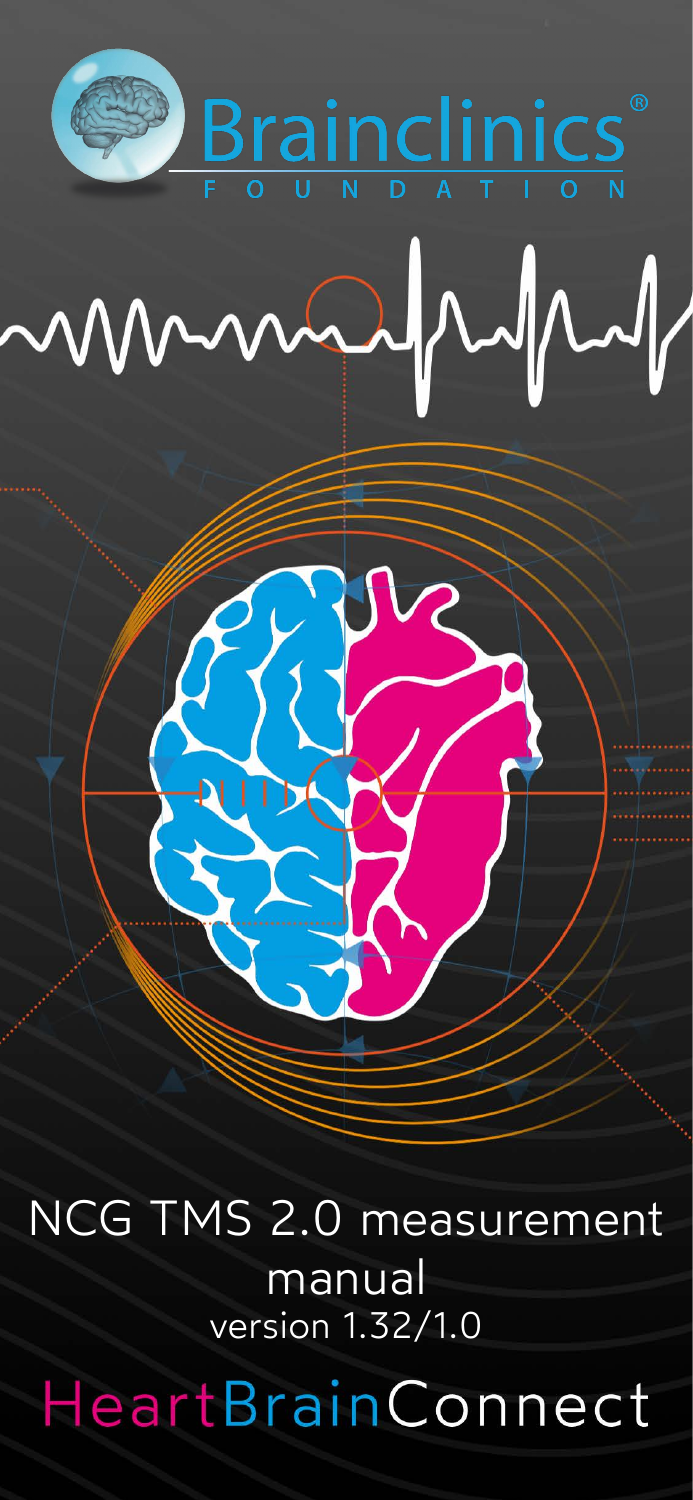### **NCG TMS 2.0 measurement Quick Start Guide**

*Note: This test and exercise suite is meant to be conducted by a trained and certified rTMS professional or rTMS technician, using professional rTMS equipment.*

#### **INSTRUCTIONS FOR rTMS CLINICIAN**

#### Short overview

- The measurement is executed at four locations: the Beam and 5CM rule (5CM) on the left *and* right hemisphere;
- Per location, fifteen increasing steps of 2% of machine output (MO) are applied;

#### Preparations

*IMPORTANT:* To process the collected data from the Heart Brain Connect App your iPhone needs to be connected to the internet and be sufficiently charged to complete the assessment.

- 1. Make sure you have downloaded and installed the HeartBrainConnect (HBC) app on your iPhone
- 2. Set up the ECG measurement with the H10 polar band
	- a. Make sure that:
	- 1. The Polar Heart Rate Sensor is attached to the participants chest;
	- 2. The polar band is paired with the iPhone and with the HBC app;
	- 3. The ECG measurement functions properly.
	- b. Note: Your iPhone needs to be connected to the internet to complete the assessment successfully!
- 3. Set the protocol in the rTMS device:
	- 1. 10 Hz
	- 2. Pulses in trains: 50 (train duration 5 sec. @ 10 Hz)
	- 3. Number of trains: 15
	- 4. Inter-train interval: 11 seconds
	- 5. Start delay: 0 seconds (for exact timing)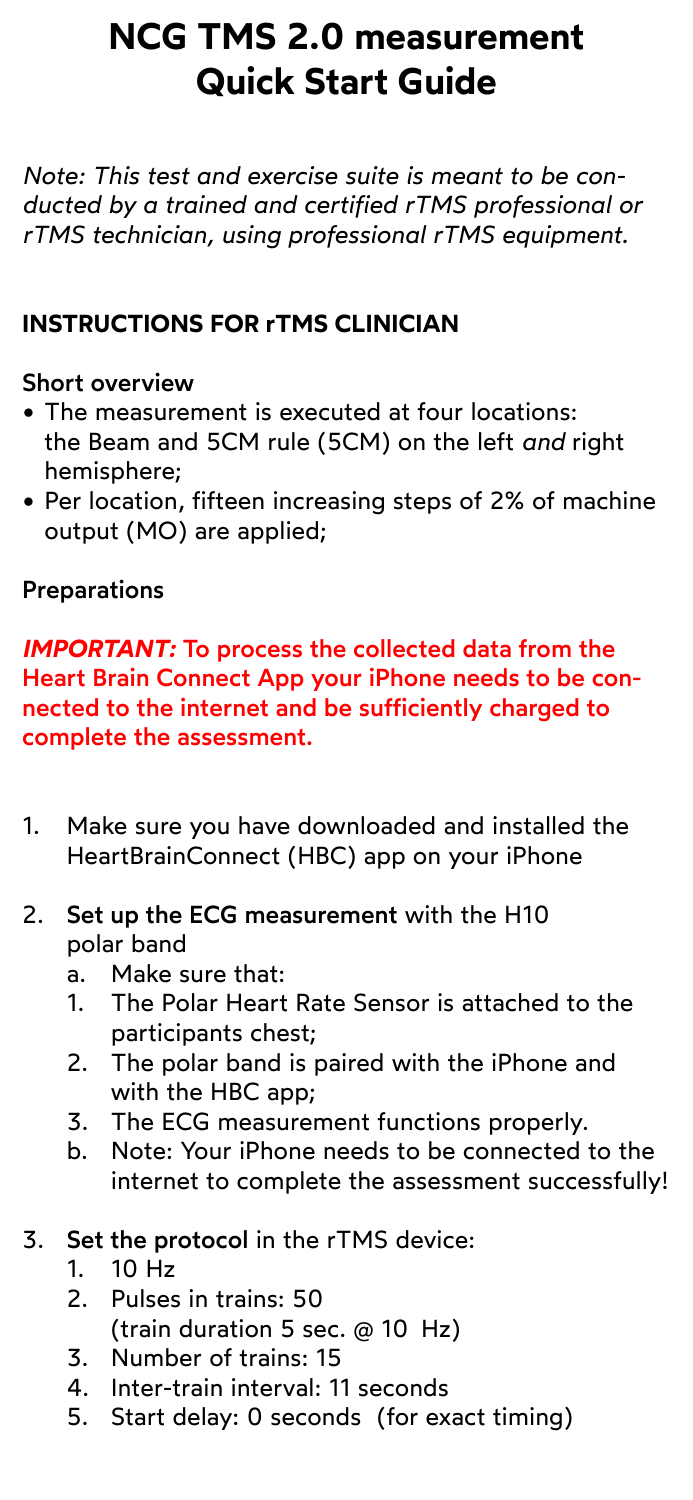- 4. Determine the MT on both the *right* and *left* hemi sphere (take the average);
	- Based on the (average left/right) individual MT, the specific steps of %MO are defined:
	- o Per individual, you determine the 120% of the MT, and start stimulation 28% points of machine output under this 120% MT
	- $o$  Example for an MT of 50%: 120% MT = 60%, so stimulation starts at 32%
		- \* 32%-34%-36%-38%-40%-42%-44%-46%- 48%-50%-52%-54%-56%-58%-60%
- 5. Determine the Beam and 5CM location on both hemispheres;
	- a. Use a different color pencil for both locations for visual distinction;
	- b. Determine the distance between two locations in cm.
		- In case this distance is smaller than 1 cm, choose the Beam on that hemisphere (optimal within-site determination is not possible);
- 6. Localization order: Start stimulation on the left Beam location and then alternate between hemispheres for the following measurements
	- 1. So: *Beam left,* then -> Beam right -> 5CM left -> 5CM right
- 7. Instructions to participant:
	- a. Make sure that the participant is comfortable, as the total assessment of four measurements will take up to sixty minutes, including pauses (to readjust the coil).
	- b. Make sure the participant does not move the head during a measurement.
	- c. Make sure the participant does not talk during the measurement.

- Place the rTMS coil on the starting location.
- 2. Start the measurement in the HBC-app:
	- o Press the ASSESS button on the START screen;
	- a. Give the assessment a name (for example: "Institution"\_"*ID*"\_ HBC\_"*date*"
	- o Choose a series of 4 measurements and press the play button

#### HBC measurement (per site)

The stimulation needs to be streamlined *exactly* with the HBC measurement.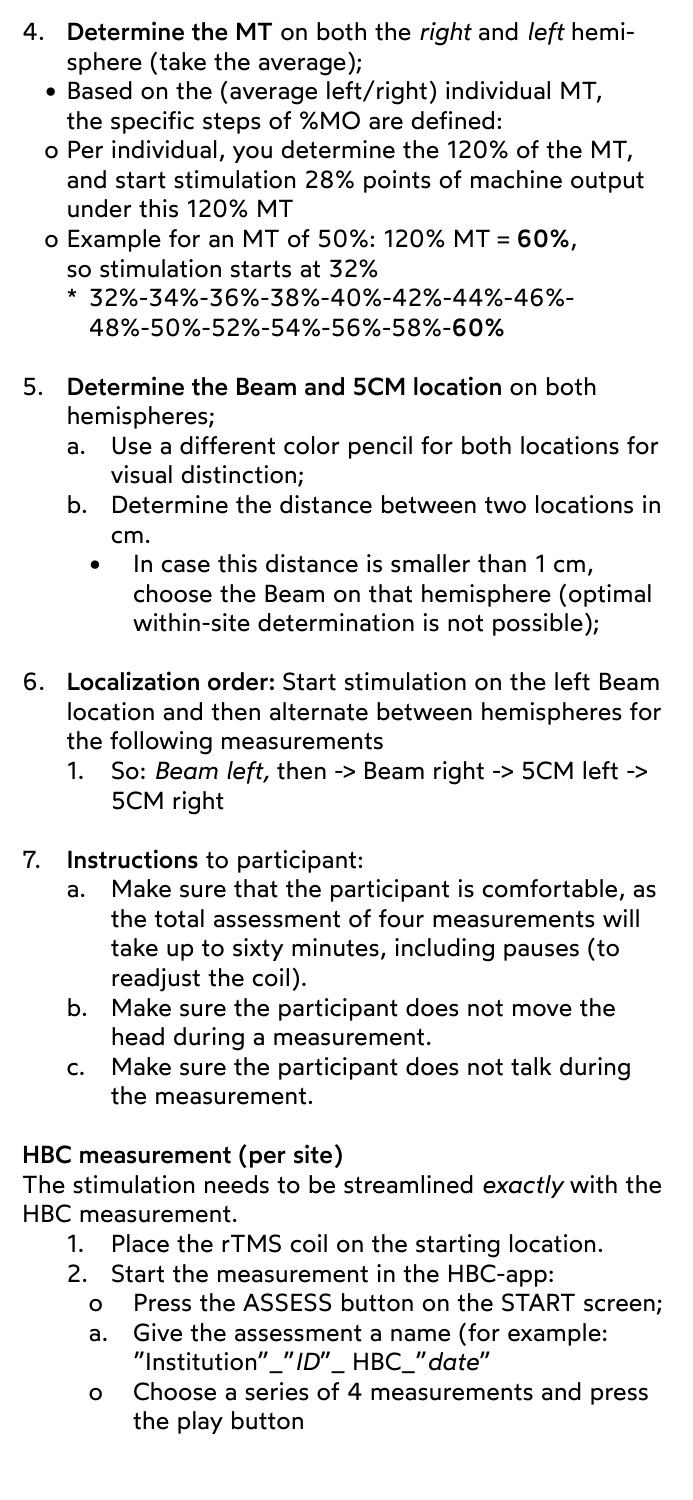- o Each measurement has a duration of around 3.5 minutes.
- 3. After one stimulation train, increase the %MO with 2% (during the ITI of 11 s), and again after the next stimulation train etc.

 NB: unless this is preprogrammed in the rTMS protocol (e.g. on Deymed DuoMag hardware).

 4. The HBC measurement ends automatically after 3.5 minutes. Please only press Play if you are set for the next measurement.

#### **SAVING HBC RESULTS**

*Important note:* Assessments are not saved on the iPhone and you will not be able to access their results once you have exited the assess screen.



After completing all four measurements:

- a. Press the "RESULTS" button.
	- You'll see an overview of the results. Clicking "Export the results" will bring you to different options for sending the data.
- b. Send the data by email to yourself (naming it, for example: "Institution"\_"*ID*"\_ HBC\_"*date*")

The results page shows the amount of Heart-Brain-Coupling per location.

Location is identified as 1-4, where the first stimulation